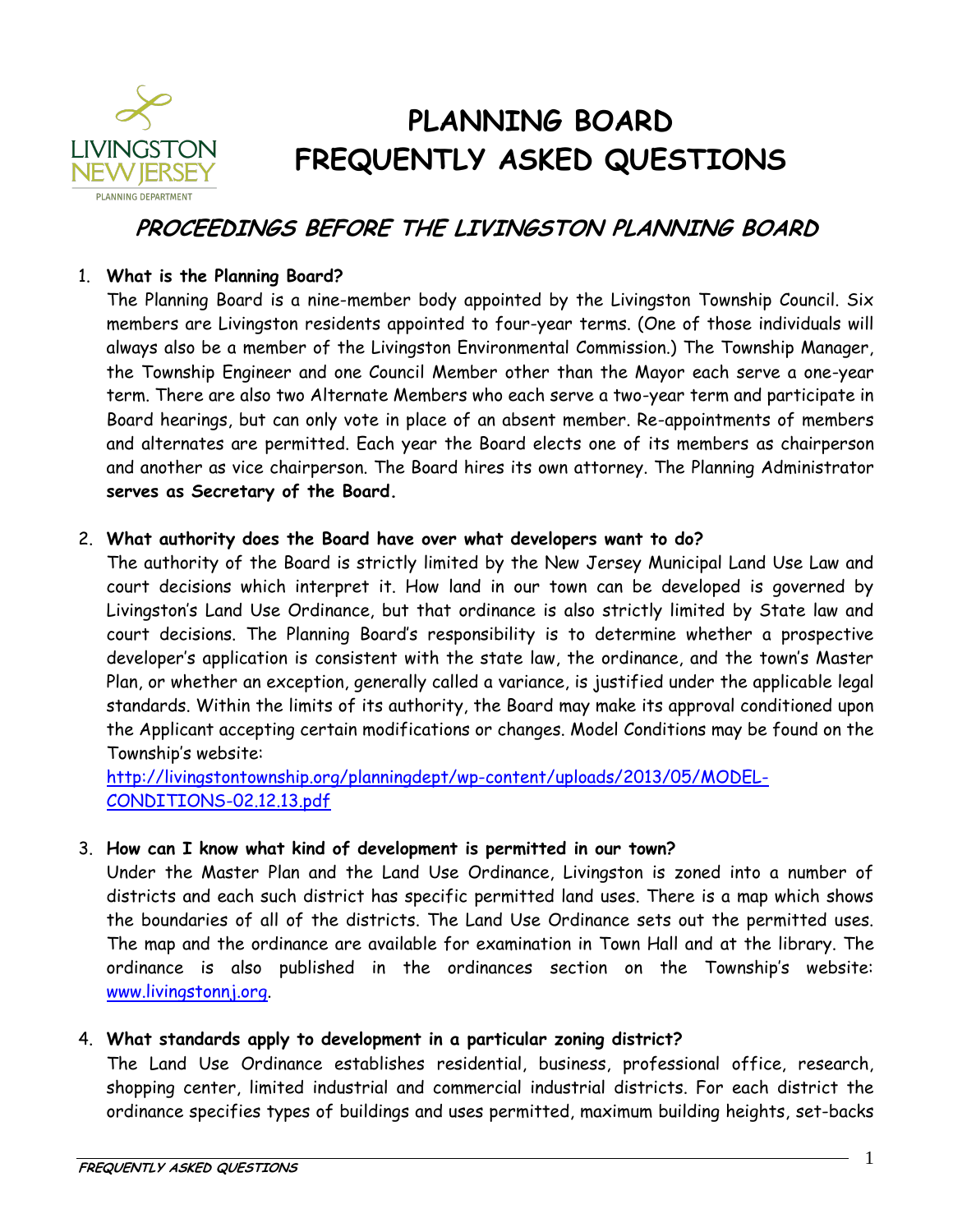(distances) from street and adjacent properties, parking, signage and lighting requirements, and other standards that must be met by a developer.

# 5. **What does the Board take into consideration in reaching a decision?**

The Board functions more like a legislature than a court, but it must base its decisions on the evidence presented to it. The Applicant, and any Party formally opposing the application, may present witnesses who testify under oath before the Board. Some of those witnesses will be experts in fields such as planning, engineering, architecture, landscaping or traffic. The Board may hire additional experts to act as neutral advisers to it. Members of the public also have opportunity to participate in the questioning of all witnesses, and to make their own sworn statements for or against the proposed development. If a member of the public, whether an individual or as a member of a group, is represented by a lawyer, only the lawyer may ask questions.

# 6. **What is the sequence of events in the hearing?**

The Board has Rules of Procedure which are posted on the Township web site: [http://livingstontownship.org/planningdept/wp-content/uploads/2013/05/PB-Rules-of-](http://livingstontownship.org/planningdept/wp-content/uploads/2013/05/PB-Rules-of-Procedure-09.03.12.pdf)[Procedure-09.03.12.pdf](http://livingstontownship.org/planningdept/wp-content/uploads/2013/05/PB-Rules-of-Procedure-09.03.12.pdf)

The Applicant presents its case first. If the Applicant is a business entity, rather than an individual, it must be represented by a lawyer.

- Each witness called by the Applicant will be questioned by the Applicant's lawyer and by the Board.
- If a group or any legal entity participates as an Opposing Party, that party must be represented by a lawyer and only the lawyer may question the witness.
- When all formal parties have completed questioning of the witness, individual members of the public who are not represented by one of the lawyers may question the witness.
- After this process has been completed for all of the Applicant's witnesses, any Opposing Party will have opportunity to present witnesses, and those witnesses will be questioned in the same manner.
- When all Parties have presented all of their witnesses, individual members of the public will be given opportunity to make sworn statements for or against the application. Anyone making such a statement will be subject to questioning by the Board and by the lawyers for the formal parties.

# 7. **What role can I play in the hearing?**

You may participate as an individual or as a member of a group or legal entity. A group or legal entity must be represented by a lawyer.

- **If you are not a member of a group or legal entity, you may ask questions of witnesses about** their testimony at appropriate points in the hearing. You may also make a sworn statement for or against the application at a later stage of the hearing.
- If you are a member of a group or legal entity, only its lawyer can ask questions. However, you can still make a sworn statement if the lawyer calls you as a witness.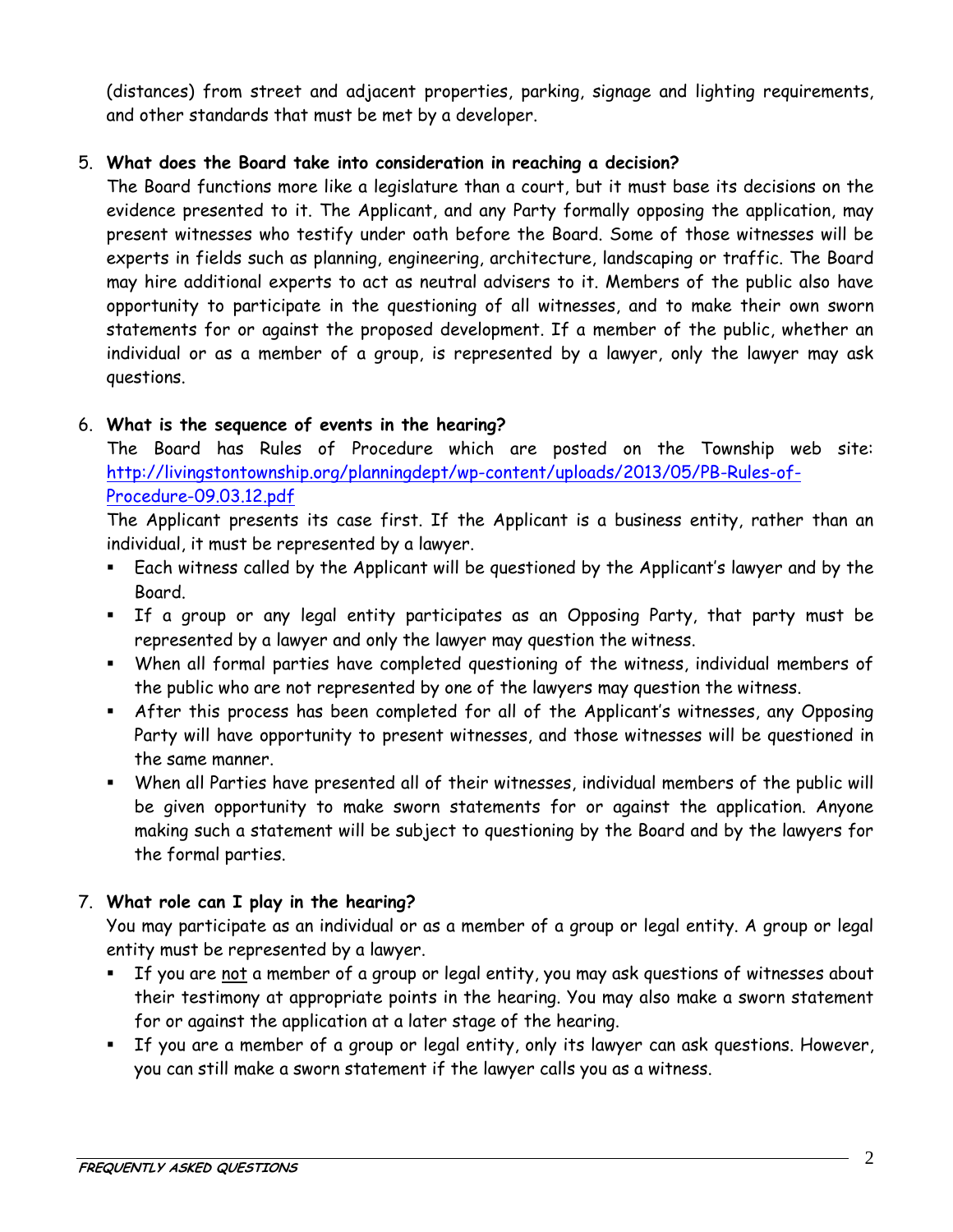- You may also hire a lawyer to represent you as an individual. In that situation, the lawyer will ask the questions of witnesses, but may call you to make a sworn statement as a witness. The lawyer may call other witnesses.
- If you make a sworn statement, you will be subject to questioning by the Board and by the lawyers.
- The testimony of a witness may be presented at more than one hearing session because of time constraints. Questions from the public to the witness will not be permitted until that witness' testimony is complete; and hearing sessions may be more than a month apart. Therefore, if you anticipate asking questions you may want to take notes about what you want to pursue. (Sworn statements from the public come at a later and final stage of the hearing.)

# 8. **Does the Board consider petitions or letters from the public?**

No! Courts have expressly ruled that Planning Boards cannot consider any writing from the public that is not subject to challenge and direct questions under oath at the hearing.

#### 9. **What role does traffic play in the Board's review of a proposed development?**

Traffic volume and safety are considered by the Board. However, State law does not permit traffic volume, congestion, or delay to be the basis of denying approval of an application for development. If those factors are serious enough to warrant street design changes or installation of traffic lights, and the County (or the State if a state highway is involved) agrees that such improvements should be made, the developer can be required to bear a fair share of the cost. Only serious proven safety concerns about traffic entry and exit at the site entrance itself can be a basis for denying approval of an application because of traffic.

#### 10. **What is a variance?**

The New Jersey Municipal Land Use Law and the Livingston Land Use Ordinance contain identical provisions which permit an Applicant for development to request relief from some ordinance limitations on, or requirements regarding, development. Such a deviation from the limitations or requirements is called a "variance". An Applicant who seeks a variance must include that fact in the notice which the Applicant is required to publish prior to the hearing.

# 11. **What are the grounds for granting a variance?**

Variances permitting deviation from zoning ordinance limitations or requirements may be granted by the Board only when evidence shows that the following specific statutory standards are met:

"(a) by reason of exceptional narrowness, shallowness or shape of a specific piece of property, or (b) by reason of exceptional topographic conditions or physical features uniquely affecting a specific piece of property, or (c) by reason of an extraordinary and exceptional situation uniquely affecting a specific piece of property or the structures lawfully existing thereon, the strict application of any regulation pursuant to this chapter [the Land Use Ordinance] would result in peculiar and exceptional practical difficulties to or exceptional and undue hardship upon the developer of such property."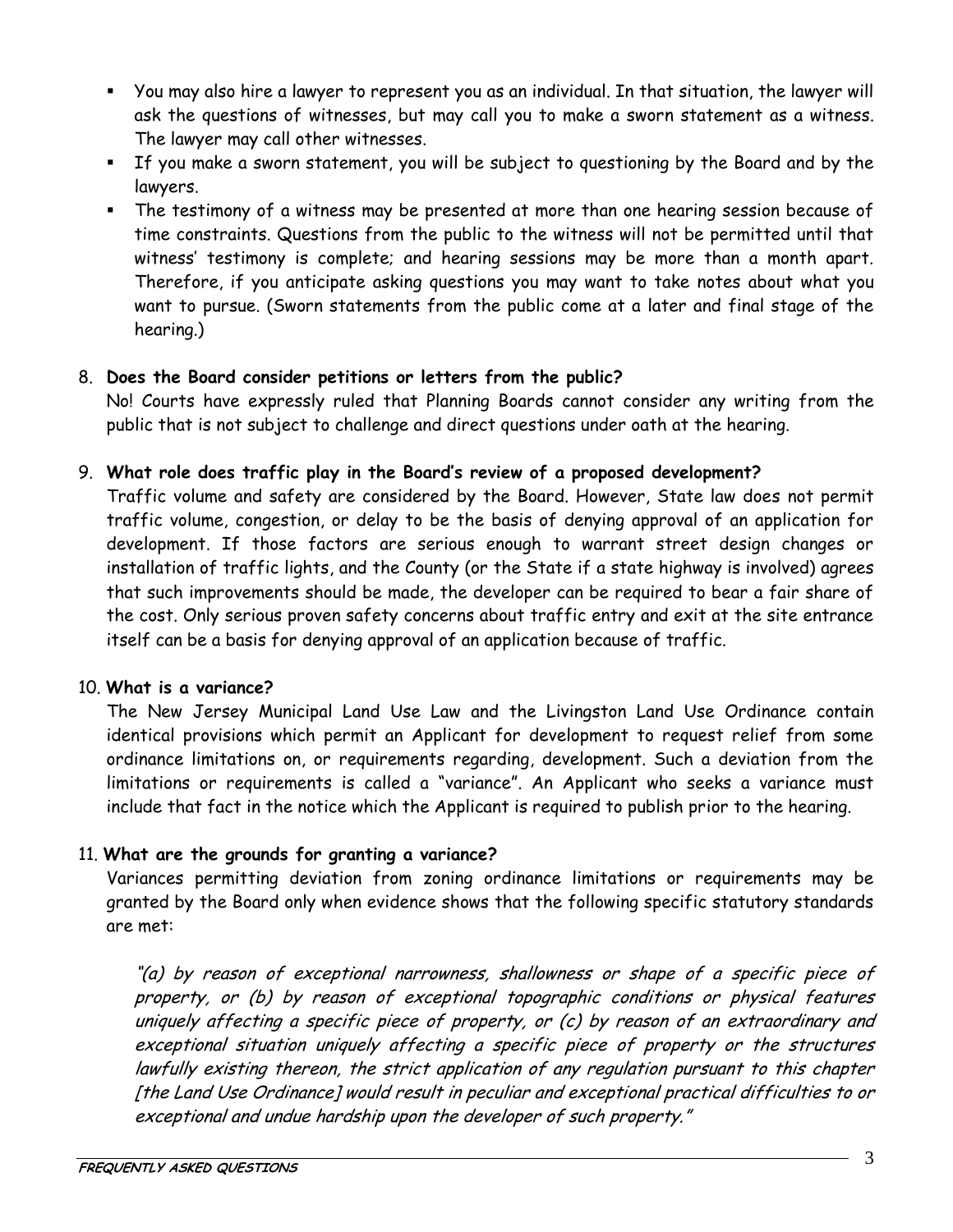Variances may also be granted when the purposes of the State Municipal Land Use Law and the Land Use Ordinance "would be advanced by a deviation from the zoning ordinance requirements and the benefits of the deviation would substantially outweigh any detriment".

However, no variance may be granted under either approach unless it can be granted "without substantial detriment to the public good and will not substantially impair the intent and the purpose of the zone plan and zoning ordinance".

The Planning Board does not have authority to grant a variance which would allow a property use when that use is not permitted in the zoning district. Only the Zoning Board of Adjustment has authority to grant a "Use Variance".

#### 12. **What is a Conditional Use?**

For some districts, the Land Use Ordinance provides that in addition to the types of uses ordinarily permitted in the district a developer may have a different use if certain enumerated conditions are met. That is a "Conditional Use". It is not a variance. Different districts have different Conditional Uses permitted. If a developer seeks approval of a Conditional Use, the specific conditions of the ordinance must be met and the Planning Board cannot permit an exception or variance from those conditions. Examples of Conditional Uses are:

> Assisted Living Facilities Hospitals Houses of worship Independent Senior Living Facilities Nursing Homes **Schools**

13. **Can the Board grant a variance from compliance with specific conditions for a Conditional Use?** No! The conditions must be strictly met.

#### 14. **How does the Board reach a decision on an application?**

When all sides have been heard and there has been full opportunity for public participation, the evidentiary record is closed. In a very simple case, the Board members will immediately discuss the merits of the application, vote to approve or disapprove the application, and will, at a later date, formalize their ruling in a written "Memorializing Resolution".

In a more complicated case, following the closing of the record the Board members will discuss the merits and indicate their inclinations as to the result, but will not vote at that time. Instead, their comments serve as guidance to the Board Attorney in preparation of a proposed resolution. The hearing is then adjourned to another date, the proposed resolution is circulated to the Board members before that date, and on that date the hearing reconvenes for the Board to consider and act upon the proposed resolution.